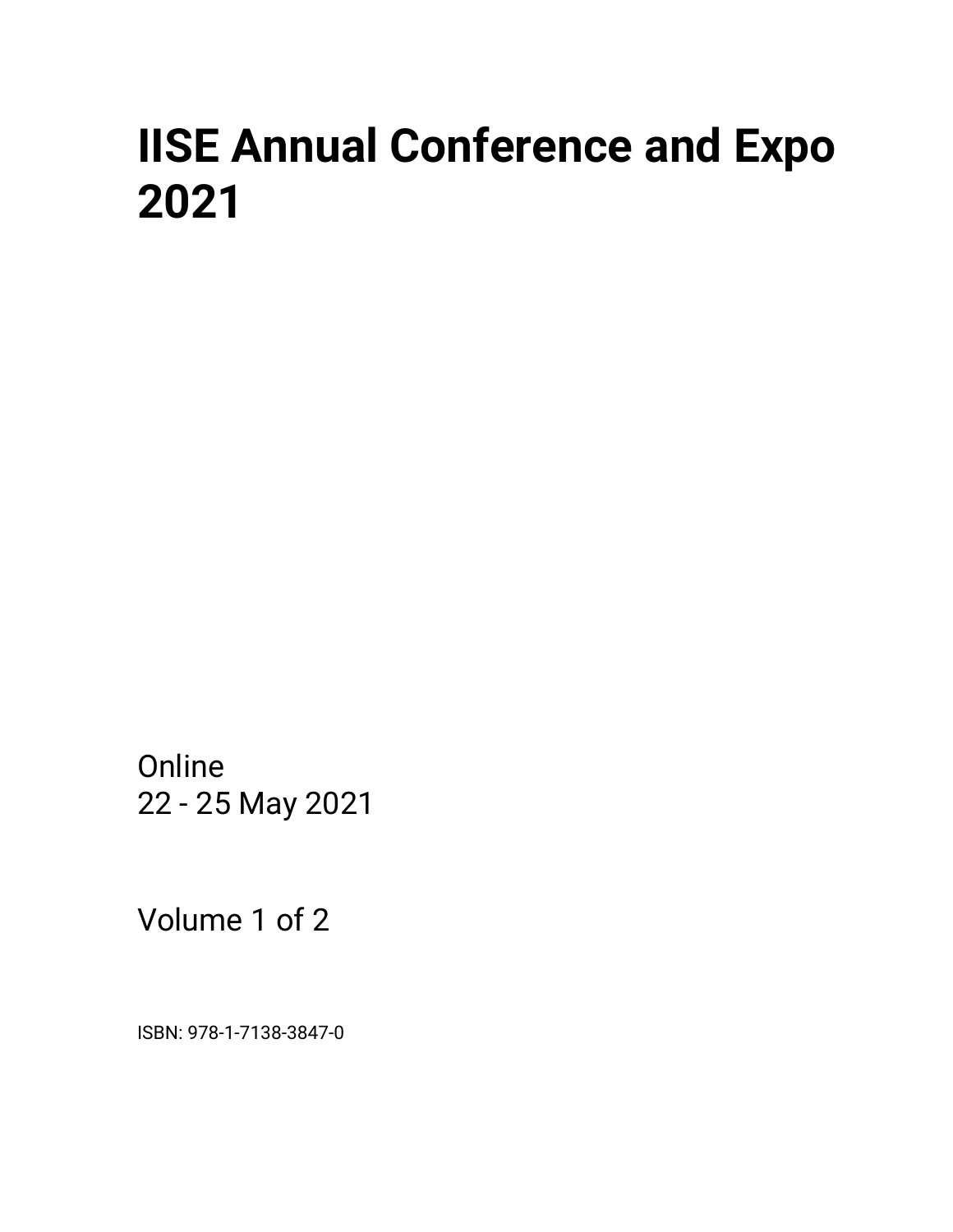**Printed from e-media with permission by:**

Curran Associates, Inc. 57 Morehouse Lane Red Hook, NY 12571



**Some format issues inherent in the e-media version may also appear in this print version.**

Copyright© (2021) by Institute of Industrial & Systems Engineers (IISE) All rights reserved.

Printed with permission by Curran Associates, Inc. (2021)

For permission requests, please contact Institute of Industrial & Systems Engineers (IISE) at the address below.

Institute of Industrial & Systems Engineers (IISE) 3577 Parkway Lane, Suite 200 Norcross, GA 30092 USA

Phone: (770) 449-0460 Fax: (770) 441-3295

www.iise.org

#### **Additional copies of this publication are available from:**

Curran Associates, Inc. 57 Morehouse Lane Red Hook, NY 12571 USA Phone: 845-758-0400 Fax: 845-758-2633 Email: curran@proceedings.com Web: www.proceedings.com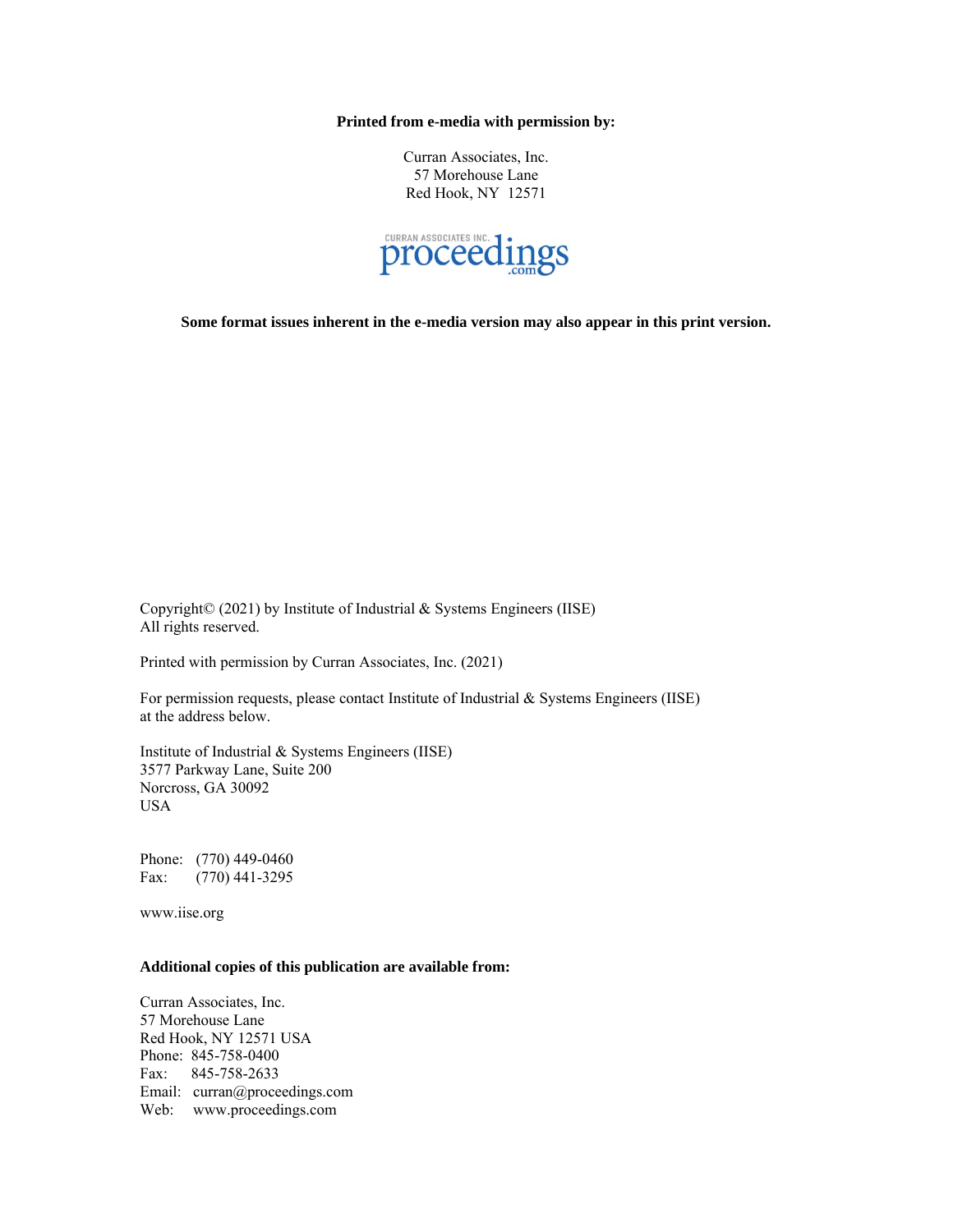## **TABLE OF CONTENTS**

### **VOLUME 1**

| J.H. Wilson, D.P. Morton, E. Chudik, E. Han                                                                                                     |  |
|-------------------------------------------------------------------------------------------------------------------------------------------------|--|
| DEVELOPING A DISCRETE EVENT SIMULATION MODEL TO OVERCOME HUMAN<br>S. Meier, F. Vitor                                                            |  |
| A SYSTEMS ENGINEERING APPROACH TO DEVELOPING A PROTOTYPE<br>CYBERSECURE ADDITIVE MANUFACTURING SUPPLY CHAIN FOR THE US ARMY  13<br>D.L. Bartles |  |
| SELF-ORGANIZING MAPS FOR CLUSTER ANALYSIS OF RISK FACTORS OF CHRONIC<br>J. Sivakumar, S.S. Lam                                                  |  |
| A STOCHASTIC PROGRAMMING MODEL FOR FOOD BANK DISASTER RELIEF<br>M. Kothamasu, E. Perez, F.A.M. Mediavilla                                       |  |
| A DISCRETE EVENT SIMULATION FOR BASKETBALL GAMES AND AN ANALYSIS OF<br>M. Martell, C. Salazar                                                   |  |
| SAFETY ASSESSMENT OF VEHICLE TRAFFIC AT SIGNALIZED INTERSECTIONS USING<br>N.V. Altekar, D. Das, K.L. Head                                       |  |
| WAKE EFFECT CALIBRATION IN WIND POWER SYSTEMS WITH ADAPTIVE<br>P. Jain, S. Shashaani, E. Byon                                                   |  |
| INDUSTRIAL ENGINEERING 4.0 - COMPUTER AIDED INDUSTRIAL ENGINEERING:<br>K.V.S.S.N. Rao, A. Rathod                                                |  |
| SUPPLY CHAIN MANAGEMENT: A NOVEL APPROACH FOR RISK MITIGATION TO<br>A. Renteria, I.A. Renteria-Marquez, T. Tseng                                |  |
| IMPACTS OF THE COVID-19 PANDEMIC ON THE U.S. EXERCISE EQUIPMENT SUPPLY<br>M.A. Bataclan, K. Camp, A. Glassey, J. Zakaria, C. Yap, M. Awwad      |  |
| G.M.D. Iqbal, J.M. Rosenberger, M.S. Alam, T. Mazzone                                                                                           |  |
| MODELING THE CONTAINMENT BEHAVIOR OF INTERACTING POPULATIONS IN<br>M. Soltanolkottabi, D. Ben-Arieh, C.H. Wu                                    |  |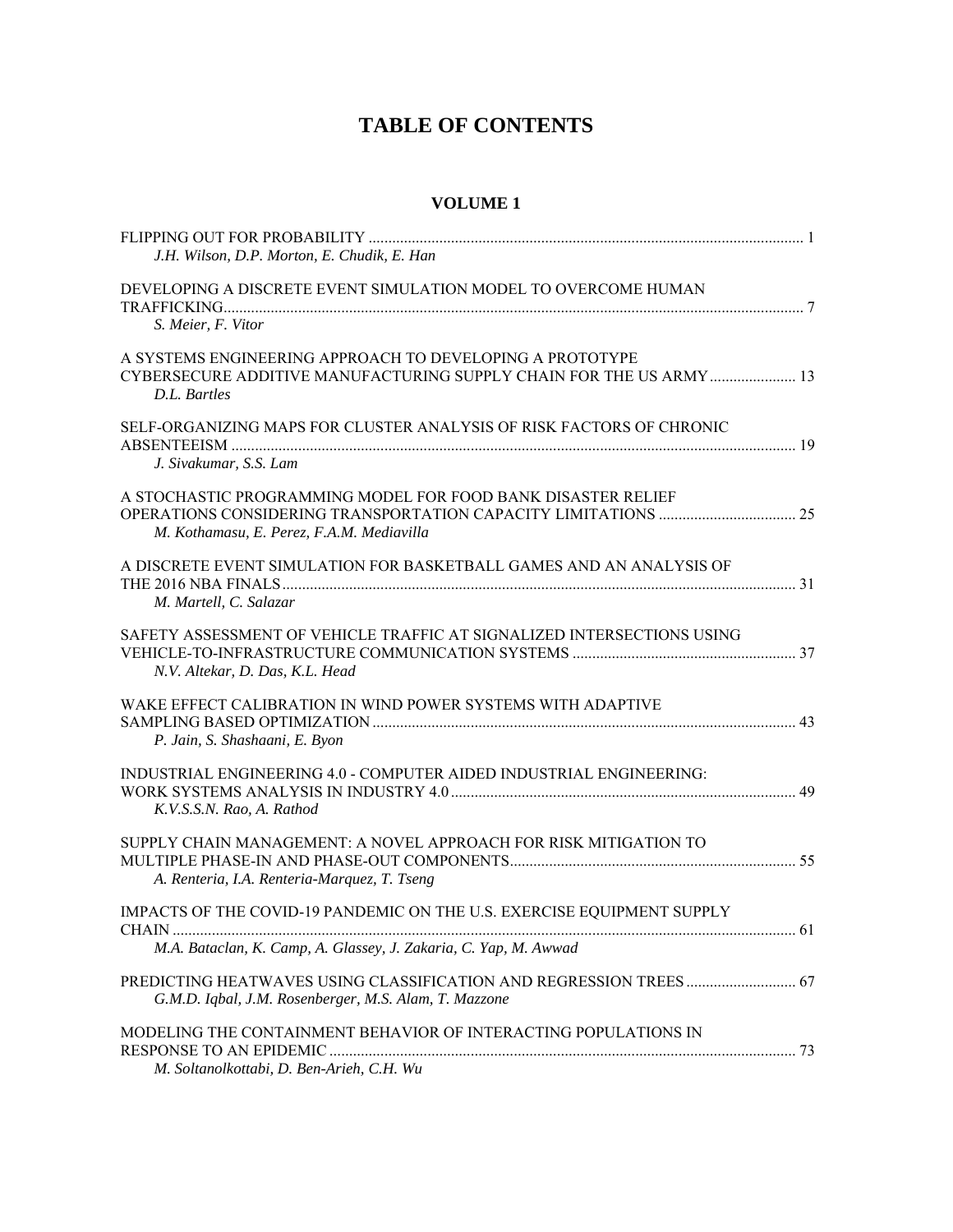| A ROOT CAUSE ANALYSIS USING TEXT MINING FOR PATIENT NO-SHOWS: A CASE<br>L.A. Lekham, Y. Wang, M.T. Khasawneh, E. Hey                                     |  |
|----------------------------------------------------------------------------------------------------------------------------------------------------------|--|
| INVESTIGATING SUPPLY CHAIN RESILIENCY OF US COMPANIES DURING COVID-19  85<br>D. Richmond, X. Qu, S. Jiang                                                |  |
| J. Enos, A. Burris, L. Caulfield, T. DeYoung, S. Houng, C. Kubitz                                                                                        |  |
| OPTIMAL SELECTION OF DEPOTS TO FACILITATE RIDESHARING DURING A                                                                                           |  |
| F. Enayaty-Ahangar, A. Schmidt, L.A. Albert                                                                                                              |  |
| MANAGING CAPACITY FOR CURB SPACES IN URBAN TRANSPORTATION SYSTEM 103<br>Y. Guo, A. Bayram                                                                |  |
| AN OPTIMIZATION FORMULATION FOR MULTIPLE-MODALITY SENSOR-SUITE                                                                                           |  |
| W.B. Leonard, C.H. Rinaudo, K.M. Houte, J.E. Richards, J.K. Alt, R.K. Buchanan, S.R.<br>Goerger                                                          |  |
| WAVE POWER HOTSPOTS AND BEHAVIORS IDENTIFICATION USING DEEP<br>C. Gu, H. Li                                                                              |  |
| AMBULANCE DISPATCH POLICIES WITH IN-PLACE TREATMENT FOR LOW-ACUITY<br>M. Palmer, A. Schmidt, L.A. Albert                                                 |  |
| CAMPUS UNDERGRADUATE RESEARCH AWARENESS AND ITS EFFECT ON<br>M.T. Khasawneh, J.R. Dmello, Y.S. Franco, J.C. Kilburn                                      |  |
| OPTIMIZATION MODELS TO FIND MAXIMUM APPOINTMENT CAPACITY IN A<br>S.K. Vijayan                                                                            |  |
| M. Thomas, J. Pazour                                                                                                                                     |  |
| R.C. Santos, E.P. de Lima, S.E.G. da Costa, F. Deschamps                                                                                                 |  |
| THE TECHNOLOGY TRANSFER NETWORK DYNAMIC IN THE INFORMATION<br>F. Cima, P. Pazos, A.M. Canto                                                              |  |
| EVALUATING NEURAL NETWORK METHODS FOR BRAIN HEMORRHAGE<br>IDENTIFICATION AND CLASSIFICATION FROM COMPUTED TOMOGRAPHY IMAGERY 157<br>O. Akinbolajo, H. Li |  |
| CAN AUGMENTED-REALITY HEAD-UP DISPLAY IMPROVE DRIVING PERFORMANCE<br>A. Nachiappan, N.D.O. Faria, J.L. Gabbard                                           |  |
|                                                                                                                                                          |  |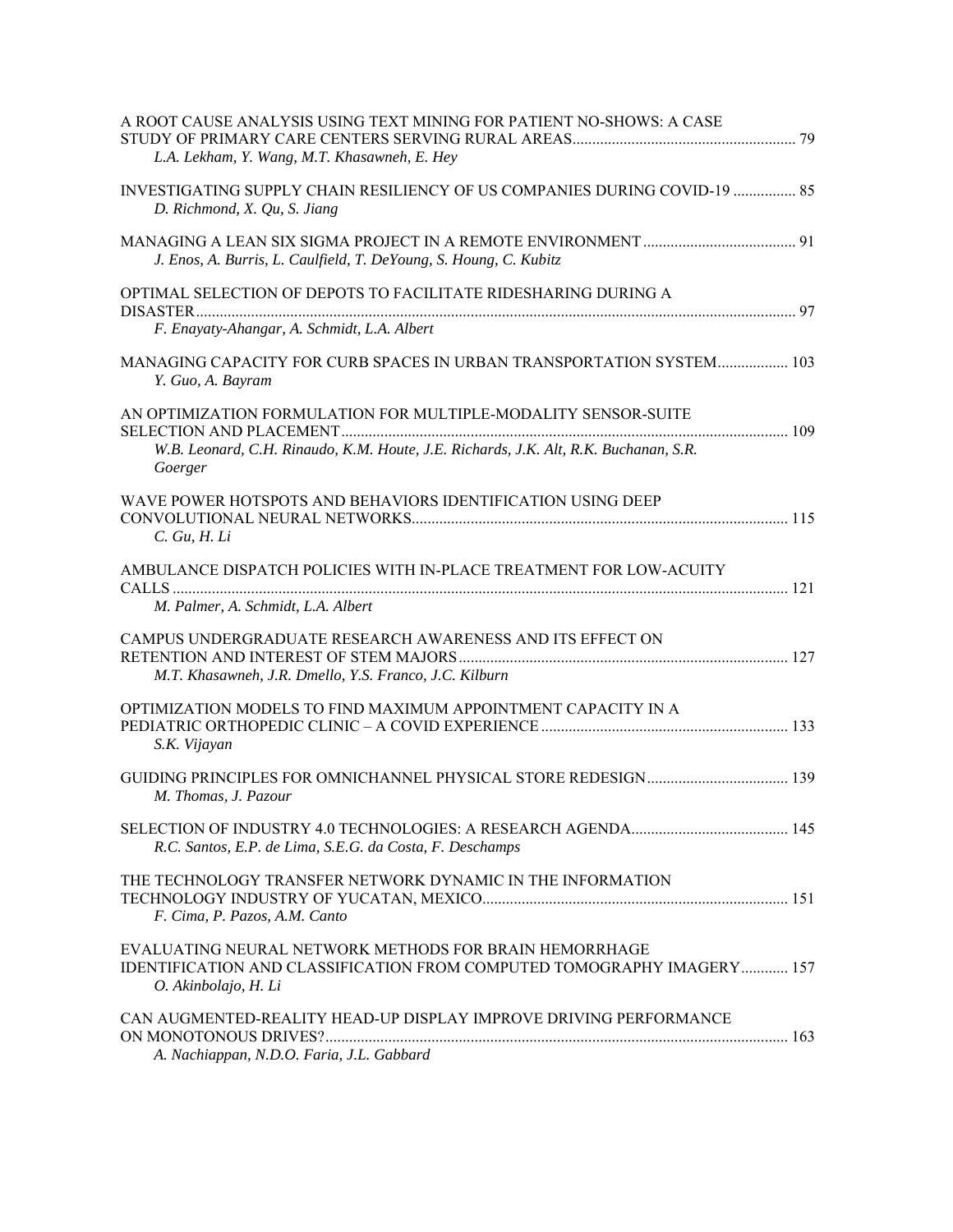| ALL-TERMINAL NETWORK RELIABILITY ESTIMATION WITH MONTE CARLO AND                                                                             |  |
|----------------------------------------------------------------------------------------------------------------------------------------------|--|
| A. Davila-Frias, O.P. Yadav, S. Salem, B. Nepal                                                                                              |  |
| CHALLENGES OF DATA COLLECTION ON MTURK: A HUMAN-AI JOINT FACE-                                                                               |  |
| M. Mancenido, P. Salehi, E. Chiou, A. Mosallanezhad, A. Shah, M. Cohen                                                                       |  |
| A BI-OBJECTIVE GREEN VEHICLE ROUTING PROBLEM WITH A MIXED-FLEET OF<br>A. Amiri, S.H. Amin, H. Zolfagharinia                                  |  |
| ACTIVE DOWNSAMPLING FOR BINARY CLASSIFICATION WITH AN IMBALANCED                                                                             |  |
| W. Lee, K. Seo                                                                                                                               |  |
| CONDITION-BASED NODE DEPLOYMENT POLICIES FOR RELIABLE WIRELESS<br>N.T. Boardman, K.M. Sullivan                                               |  |
| A NEW FUZZY GROUP DECISION-MAKING APPROACH FOR EVALUATING                                                                                    |  |
| E. Sharifi, S.H. Amin, L. Fang                                                                                                               |  |
| P. Wasilewski, P. Damodaran, S. Muthuswamy, C. McKinney, B. Lindley, R. Iyer                                                                 |  |
| N.B. Mathews, L. Ghrayeb, V.S.N. Chintala, S. Muthuswamy, P. Damodaran, C. McKinney,<br>B. Lindley, R. Iyer                                  |  |
| UTILIZING BUSINESS PROCESS RE-ENGINEERING FOR OPTIMIZATION OF A THIRD-<br>A. Das, K. Dominguez, A. Elbanna, Q. Williams, J. Abiade, J. Huang |  |
| A TWO-STAGE STOCHASTIC AGGREGATE PRODUCTION PLANNING MODEL WITH<br>S.R. Islam, C. Nova, T. Jin                                               |  |
| DEEP FUSION METHODOLOGY OF INFRARED AND ULTRASONIC DATA FOR<br>C. Zamiela, W. Tian, L. Bian, J. Zhipeng, Z. Tian                             |  |
| A QUANTUM APPROXIMATE BAYESIAN OPTIMIZATION ALGORITHM FOR<br>Y. Wang                                                                         |  |
| A HEURISTIC TO REDUCE THE MAXIMUM WORK-IN-PROCESS AND THE AVERAGE<br>H.M. Verhine, S.R. Schultz, P. Biswas, D. Julien                        |  |
| K. Odubela, S. Jiang, L. Davis                                                                                                               |  |
| INDUSTRIAL AND SYSTEMS ENGINEERING EDUCATION AND ENTREPRENEURIAL<br>N.O. Erdil                                                               |  |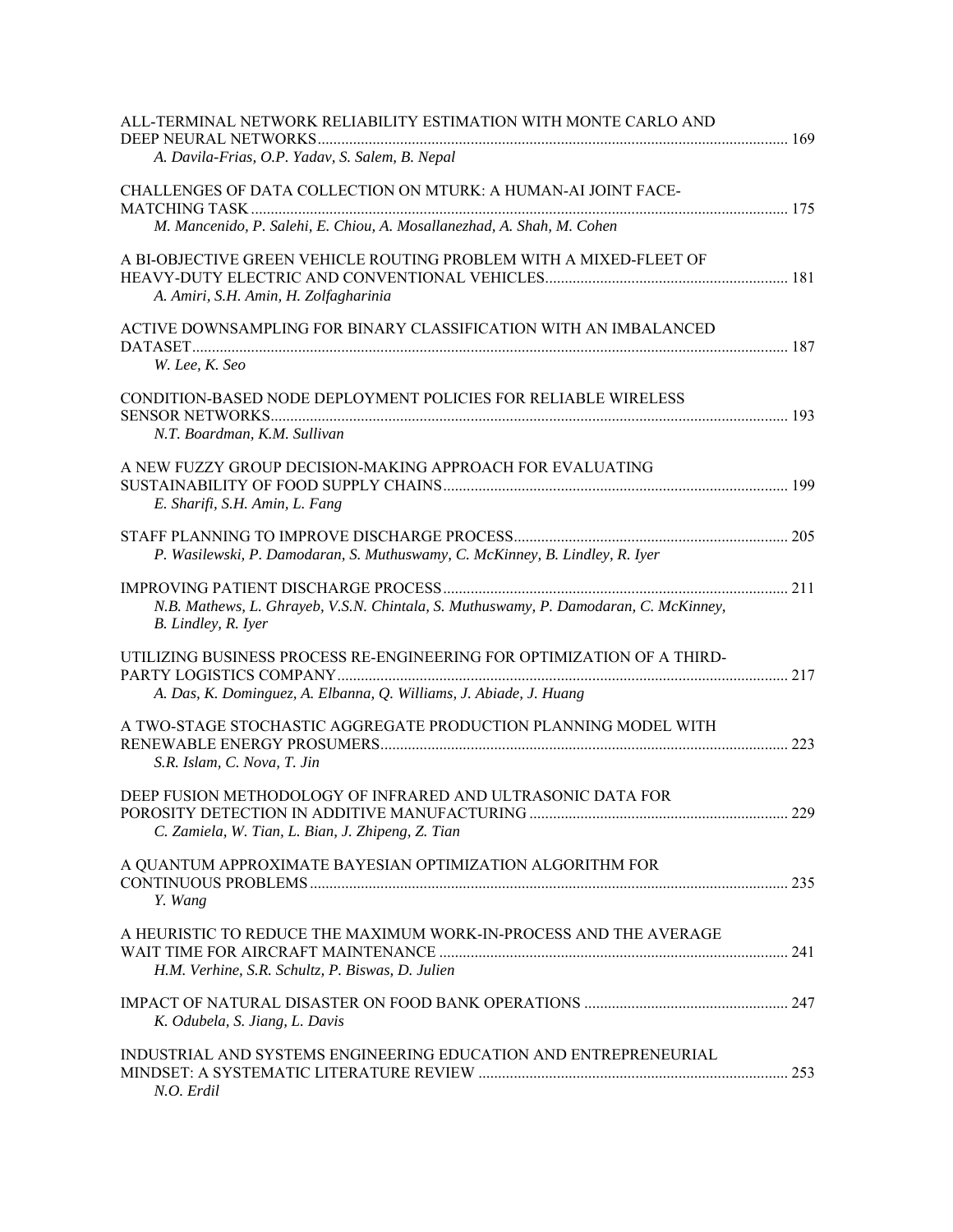| RAPID FABRICATION OF BRANCHED MICROFIBERS BY NEAR-FIELD-                                                                                                                              |  |
|---------------------------------------------------------------------------------------------------------------------------------------------------------------------------------------|--|
| I. Qavi, D. Sooriyaarachchi, A. Mathews, G.Z. Tan                                                                                                                                     |  |
| PHYSICS-CONSTRAINED DICTIONARY LEARNING FOR SELECTIVE LASER MELTING<br>Y. Lu, Y. Wang                                                                                                 |  |
| A COMBINED APPROACH OF SYSTEM AND MULTIPLE FACTORS THEORIES FOR<br>$J.$ Han, $J.$ Fu                                                                                                  |  |
| V. Nino, M. Marquez                                                                                                                                                                   |  |
| AN EFFICIENT APPROACH FOR PREDICTING RATE OF PENETRATION USING<br>K. Mokhtari, G. Caputo, A. Nickolay                                                                                 |  |
| OPTIMAL NURSING HOME SERVICE SCHEDULING UNDER COVID-19 RELATED<br>PROBABILISTIC STAFF SHORTAGE: A TWO-STAGE STOCHASTIC PROGRAMMING<br>S. Jiang, Y. Yih, N. Kong, K. Abrahamson, M. Li |  |
| ASSESSMENT OF THE MATURITY OF RESEARCH ON KAIZEN EVENTS IN HOSPITALS 292<br>K. Harry                                                                                                  |  |
| HUMAN CHARACTERISTICS IMPACT ON STRATEGIC DECISIONS IN A HUMAN-IN-<br>A.J. Collins, S. Etemadidavan                                                                                   |  |
| RISK MANAGEMENT IN WHOLESALE ELECTRICITY MARKETS: A SIGNAL<br>B.P. Fram, R. Rrukaj, L.K. Sandal                                                                                       |  |
| DESIGNING AN INTERCHANGEABLE MULTI-MATERIAL NOZZLE SYSTEM FOR<br>C. Nelson, S. Tuladhar, A. Habib                                                                                     |  |
| RHEOLOGICAL STUDY OF HIGHLY THIXOTROPIC HYDROGELS FOR 3D BIO-<br>S. Tuladhar, C. Nelson, A. Habib                                                                                     |  |
| IMPROVING FOOD BANK OPERATIONS THROUGH VEHICLE ROUTING AND SERVICE<br>W. Chen, C.H. Mowrey, K. Schneider                                                                              |  |
| S. Varigonda                                                                                                                                                                          |  |
| EFFECTIVENESS OF MULTI-TASK LEARNING FOR DEEP LEARNING ON THE<br>S. Choo, C.S. Nam, Y. Ghasemi, H. Jeong                                                                              |  |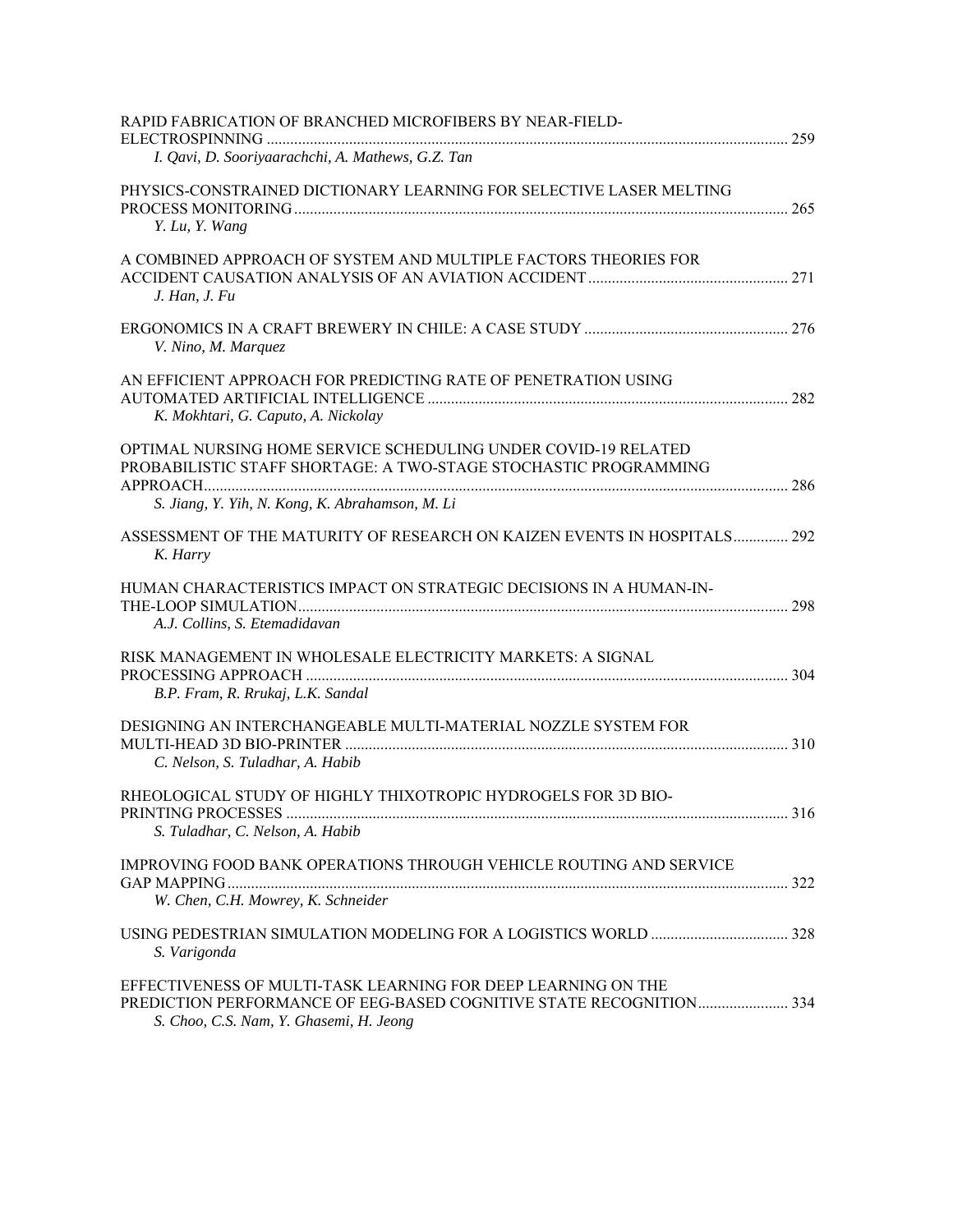| INVESTIGATING PERFORMANCE OF A MACHINE LEARNING ALGORITHM FOR<br>FORECASTING TIME SERIES ELECTRICAL DEMANDS BASED ON A SIMULATION                                                                              |     |
|----------------------------------------------------------------------------------------------------------------------------------------------------------------------------------------------------------------|-----|
| M.R. Hassan, H.W. Jeon                                                                                                                                                                                         |     |
| K.T. Gumushian, E. Masehian, P. Parsa, J.H. Cortez, M.H. Gaytan                                                                                                                                                |     |
| EVALUATING A REAL-TIME AMBULANCE REDEPLOYMENT FRAMEWORK UNDER<br>J.C. Paz, N. Kong, S. Lee                                                                                                                     |     |
| BIBLIOMETRIC ANALYSIS OF LEAN PRODUCTION APPLICATIONS WITHIN LOCAL<br>M. Alrezq                                                                                                                                |     |
| LASER FABRICATION OF POLYMERIC MICRONEEDLES FOR TRANSDERMAL DRUG                                                                                                                                               |     |
| F.K. Aldawood, S. Desai, A. Andar                                                                                                                                                                              |     |
| V.J. Terpstra, O. Lara-Yejas, K. Mokhtari, J.F.H.S. Cruz, M.P. de Mattos                                                                                                                                       |     |
| SYSTEMS ENGINEERING AND VIRTUAL SIMULATION: LEADERSHIP APPLICATION 375<br>C.W. Davis, L. Rabelo, W.S.A. Fredericks, P. Stuckey                                                                                 |     |
| COMPARISON OF SIMULATION APPROACHES TO EVALUATE DRIVER BEHAVIORS<br>G. Pai, S. Widrow, J. Radadiya, C.D. Fitzpatrick, M. Knodler, A.K. Pradhan                                                                 |     |
| C.J. Hollan, S. Long                                                                                                                                                                                           |     |
| VARIOGRAM ROUGHNESS: AN OBJECTIVE DIGITAL METHOD TO MEASURE THE<br>D. Schimpf, F. Peters                                                                                                                       |     |
| SYSTEMS THINKING FOR TACKLING ORGANIZATIONAL PROBLEMS: A<br>M.A. Mahyoub, Y. Wang, M.T. Khasawneh                                                                                                              | 399 |
| ACTIVE LEARNING USING INTER-UNIVERSITY NETWORKS IN LATIN AMERICA WITH<br>SUPPLY CHAIN RESILIENCE PROJECTS IN MICRO AND SMALL ENTERPRISES 405<br>M. Ilena Ruiz-Cantisani, J. Vargas-Florez, C.A. Castro-Zuluaga |     |
| MODELING THE CONTAINMENT BEHAVIOR OF INTERACTING POPULATIONS IN<br>M. Soltanolkottabi, D. Ben-Arieh                                                                                                            |     |
| STANDARDIZATION AND FULFILMENT OF ABS MANAGEMENT SYSTEM<br>V.S.P. Martinez, M.T.D. Sotomayor, E.P.P. Flores, E.M. Donjuan, M.A.C. Ramirez, A.H.<br>Compean, J.A.C. Ramirez                                     |     |
| SEASON-DEPENDENT PARAMETER CALIBRATION IN BUILDING ENERGY<br>Z. Xu, C. Jeong, E. Byon, K. Cetin                                                                                                                |     |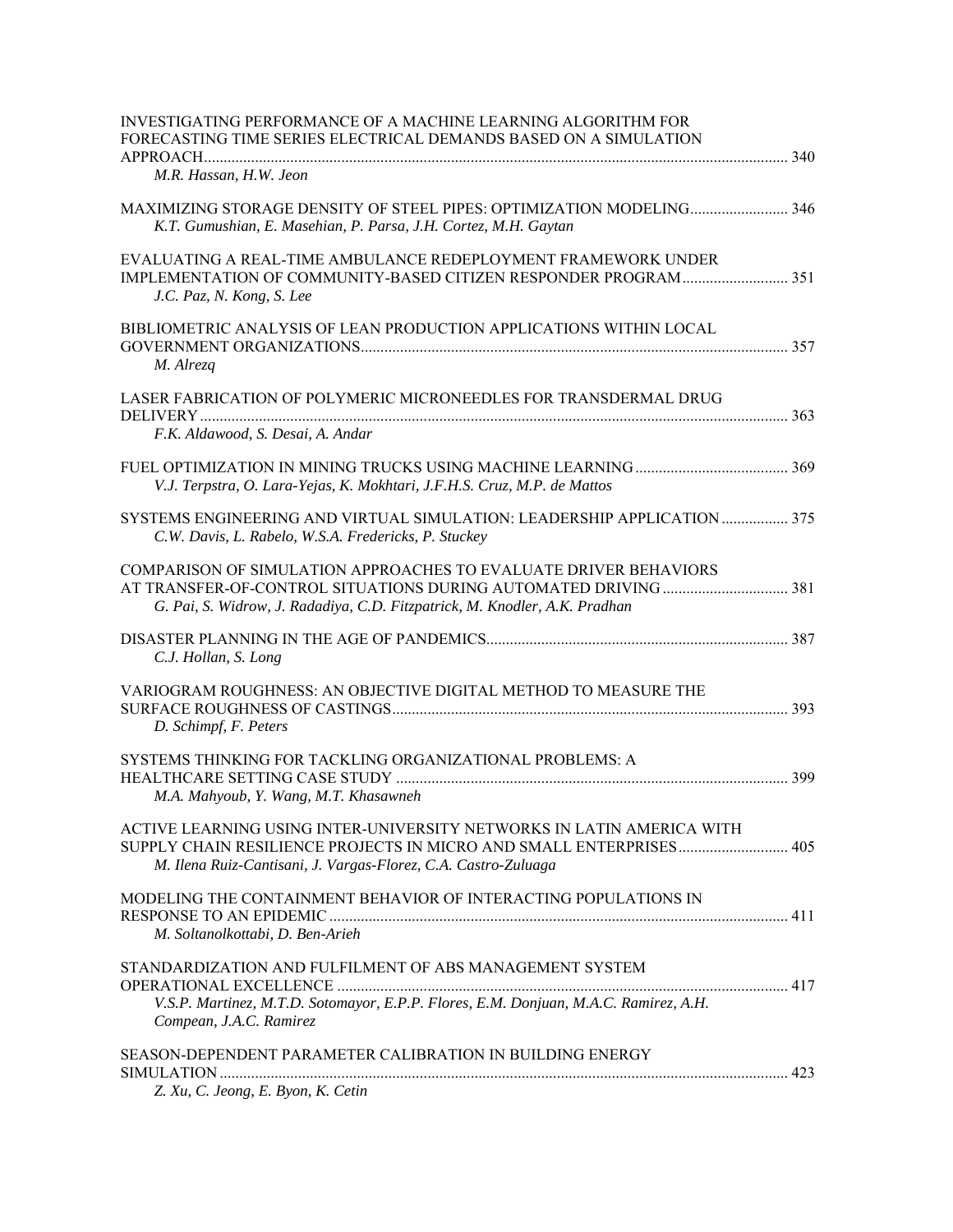| AN AUTOMATED TOOL FOR OPTIMAL CLASSROOM SEATING ASSIGNMENT WITH<br>K.K. Greenberg, T. Hensel, Q. Zhu, S. Aarts, D.B. Shmoys, S.C. Gutekunst   |  |
|-----------------------------------------------------------------------------------------------------------------------------------------------|--|
| EFFECTIVE TEACHING OF THERMOFLUID PRATICAL COURSES DURING COVID-19 435<br>O.L. Fadipe, M. Salimian                                            |  |
| PATIENT DIVERSION ACROSS PRIMARY HEALTH CENTERS USING REAL-TIME<br>N. Fatma, V. Ramamohan                                                     |  |
| SIMULATION MODELLING AND ANALYSIS OF COMMUNITY HEALTH CENTRE<br>M. Shoaib, V. Ramamohan                                                       |  |
| OPTIMIZATION OF PARACHUTE FLYING TIME AND SELECTION OF BEST MODEL  453<br>J. Perez-Barbosa, D. Rivera, R.E. Rodriguez, R.G. Rosa, A.G. Mendez |  |
| UNDERSTANDING CHANGE IN PUBLIC ORGANIZATIONS: A SYSTEMATIC AND<br>S. Vanhengel, G. Letens, B. George, H. Keathley, K. Verweire                |  |
| LONG-TERM INVENTORY-AWARE EQUIPMENT PLANNING IN SERVICE NETWORKS 465<br>R. Ojha, A. Erera, N. Boland, M. Savelsbergh                          |  |
| A THREE-STAGE HEURISTIC FOR THE PICKUP AND DELIVERY PROBLEM WITH<br>Z. Lyu, A.J. Yu                                                           |  |
| A. Ali, C. Enyoghasi, F. Badurdeen                                                                                                            |  |
| A. Alrajhi, Y. Cai                                                                                                                            |  |
| ECONOMIC ANALYSIS OF CONSTRUCTION PROJECTS IN THE PUBLIC SECTOR OF<br>M.E. Maldonado-Toledo, P. Perez-Torres                                  |  |
| LEARNING EXPERIENCES ABOUT FOOD SUPPLY CHAINS DISRUPTIONS OVER THE<br>D.E. Salinas-Navarro, A. Alanis-Uribe, A.C. Da Silva-Ovando             |  |
| E. Weflen, M. Bindel, K. Wyatt, F. Peters                                                                                                     |  |
| INTEGRATED CONDITION BASED MAINTENANCE AND SPARE PARTS SUPPLY WITH<br>A. Al Hanbali, H.H. Saleh, O.G. Alsawafy                                |  |
| GRAPH DEEP LEARNING-BASED ATTENTION-DEFICIT/HYPERACTIVITY DISORDER<br>Y. Wang, M. Marufuzzaman, H. Wang                                       |  |
| IMPACTS OF APPROXIMATE POWER FLOW MODELS ON OPTIMAL FLOOD<br>B. Austgen, J. Hasenbein, E. Kutanoglu                                           |  |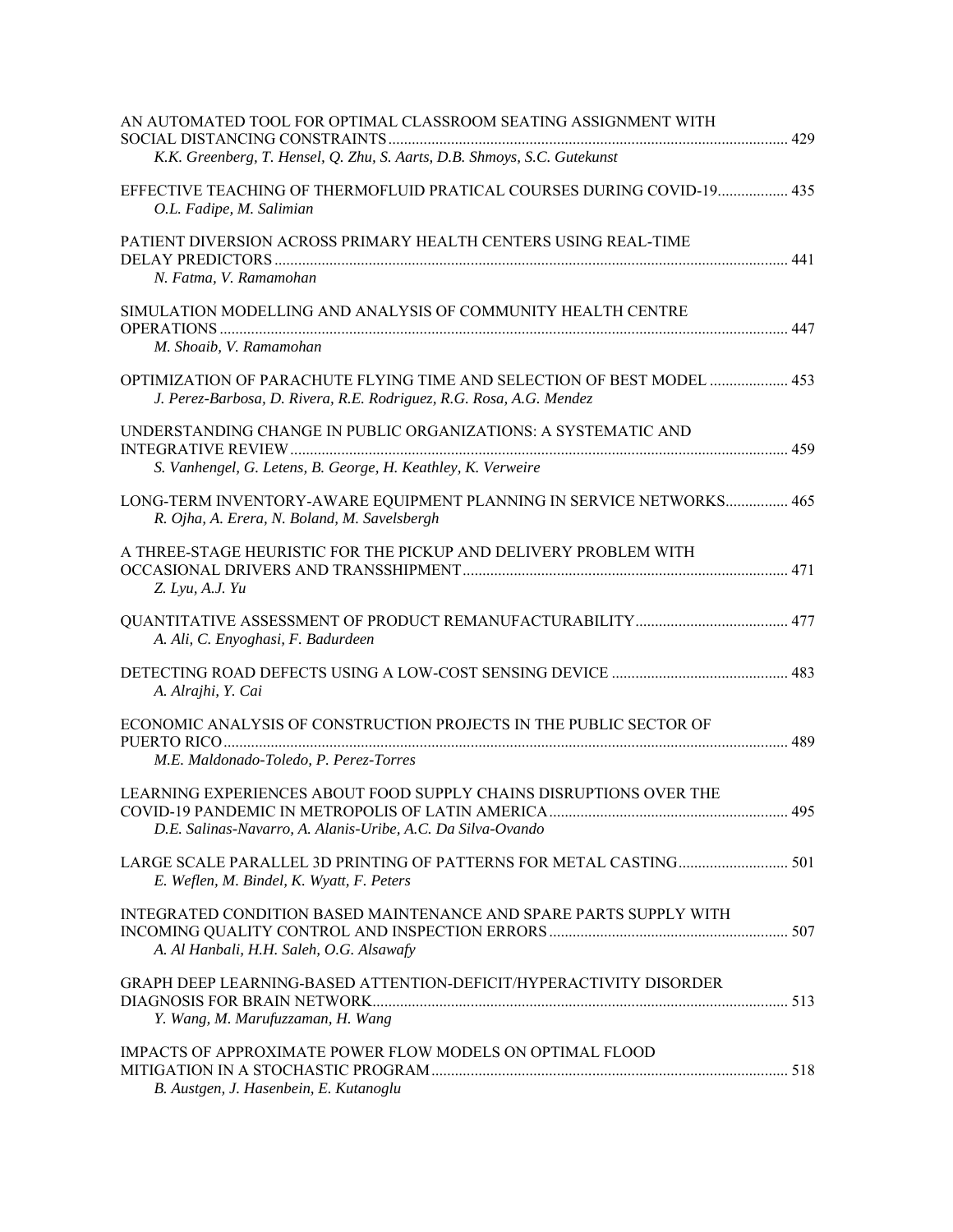| J.D. Elder, M.G. Beruvides                                                                                                    |  |
|-------------------------------------------------------------------------------------------------------------------------------|--|
| WOOD-BASED BIOFUEL OPTIONS TO CREATE ZERO-FOSSIL FUEL DISTRICT<br>T. Cheney, B.S. Deo                                         |  |
| AUTOMATIC FAULT DETECTION BASELINE CONSTRUCTION FOR BUILDING HVAC<br>J. Huang, T. Wu, H. Yoon, O. Pradhan, J. Win, Z. O'Neill |  |
| OPTIMIZING HYDRAULIC FRACTURING PARAMETERS USING A FULLY INTEGRATED<br>V. Mishra, K. Mokhtari                                 |  |
| ORGANIZATIONAL FIT AND BUSINESS PROCESS MANAGEMENT IMPLEMENTATION 548<br>N. Neufeld, B. Deo                                   |  |
| B.S. Deo                                                                                                                      |  |
| A SIMULATION TESTBED FOR THE EVALUATION OF PRODUCT AND INFORMATION<br>M. Evans, A. Yarbrough, G. Harris, G.T. Purdy           |  |
| DESIGN AND DEVELOPMENT OF A PORTABLE AUDITORY SITUATION AWARENESS<br>B.S. Thompson, J.G. Casali, K. Lee, K.M. Cave            |  |
| DETECTING DEFECTS OF RAILWAY TRACKS BY USING COMPUTER VISION<br>P. Ravishankar, B.E. Tokgoz, X. Zhang, J. Zhang, S. Hwang     |  |
| THE IMPORTANCE OF ACCURATE TERMINAL VELOCITIES FOR HAIL IMPACT<br>C. Dieling, M. Smith, M. Beruvides                          |  |
| THE CHALLENGE OF BECOMING A WORKER 4.0 - A HUMAN-CENTERED MATURITY<br>B.L. Trevino-Elizondo, H. Garcia-Reyes                  |  |
| SYSTEM AVAILABILITY CONSIDERING REDUNDANCY, MAINTENANCE AND SPARE<br>T. Jin, H. Li, F. Sun                                    |  |
| USING DISCRETE EVENT SIMULATION TO EVALUATE PREEMPTIVE CARE<br>E. Utley, N. Adamek, J.A. Heim                                 |  |
| TWO-STAGE STOCHASTIC HUB-AND-SPOKE MODEL FOR MULTI-BIOMASS<br>K. Keith, K.K. Castillo-Villar                                  |  |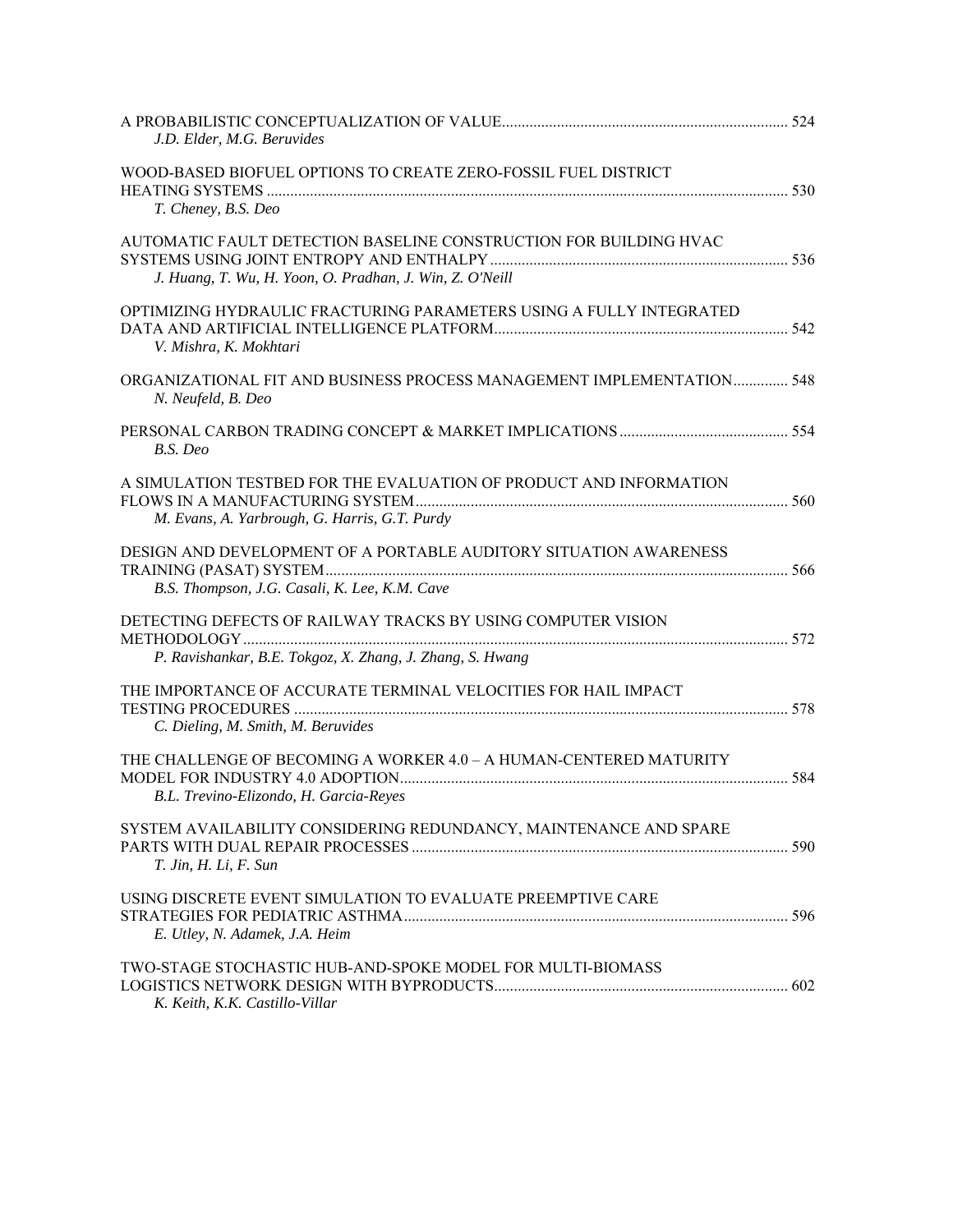## **VOLUME 2**

| NEGOTIATING CHANGE ORDERS WITH SUPPLIERS DURING NEW PRODUCT<br>S. Gupta                                                                                                         |  |
|---------------------------------------------------------------------------------------------------------------------------------------------------------------------------------|--|
| AUCTION-BASED PREFERENTIAL SHIFT SCHEDULING: A CASE STUDY ON THE<br>S. Metha, V. Patel, A.S. Berahas                                                                            |  |
| P. Siddique, J. Usher, K. Gue                                                                                                                                                   |  |
| UNDERSTANDING HOW SAFETY POSTERS AFFECT PERCEPTION OF SAFETY<br>B. MacLaren, A. Gates, J. Huffman, B. Jose, L. Strawderman                                                      |  |
| A ROBUST ENSEMBLE-DEEP LEARNING MODEL FOR COVID-19 DIAGNOSIS BASED<br>M. Maftouni, A.C.C. Law, B. Shen, Z.K. Grado, Y. Zhou, N.A. Yazdi                                         |  |
| C. Kenney                                                                                                                                                                       |  |
| EVALUATION OF SIMULATION MODELING OF UNIVERSITY DINING HALL COVID-19<br>P. Imbornoni, J.G. Lazo, I.G. Lee, A. Agarwal, S. Kwon, S.W. Yon                                        |  |
| ANALYSIS OF COVID-19 COLLEGE TESTING FACILITY DURING MOVE-IN DAYS<br>J.G. Lazo, P. Imbornoni, I.G. Lee, A. Agarwal, S. Kwon, S.W. Yoon                                          |  |
| EXPLORING THE EFFECT OF CLUSTERING ALGORITHMS ON SAMPLE AVERAGE<br>D. Jacobson, M. Hassan, Z.S. Dong                                                                            |  |
| THE DOCTOR IS IN: MONITORING AND VISUALIZING SUPPLY CHAIN HEALTH<br>F. Stoll, S. Lee, S.J. Mason, R. Renu, B. Shields, L. Cintron-Gonzalez, D. Warren, E. Vasseur,<br>S. Chodha |  |
| A COMPARISON OF MACHINE LEARNING AND TRADITIONAL DEMAND<br>F. Stoll, S. Lee, S.J. Mason                                                                                         |  |
| DECISION ENGINEERING: THERMODYNAMICS AND THE ENTROPY DECISION RISK<br>T.J. Monroe, M.G. Beruvides                                                                               |  |
| A GOAL PROGRAMMING APPROACH TO THE TRAY OPTIMIZATION PROBLEM 680<br>S. Harris, D. Claudio                                                                                       |  |
| SEARCHING FOR THE INSCRUTABLE: A SEARCH FOR CLARITY IN DIGITAL<br>C. Wittekind, G. Harris                                                                                       |  |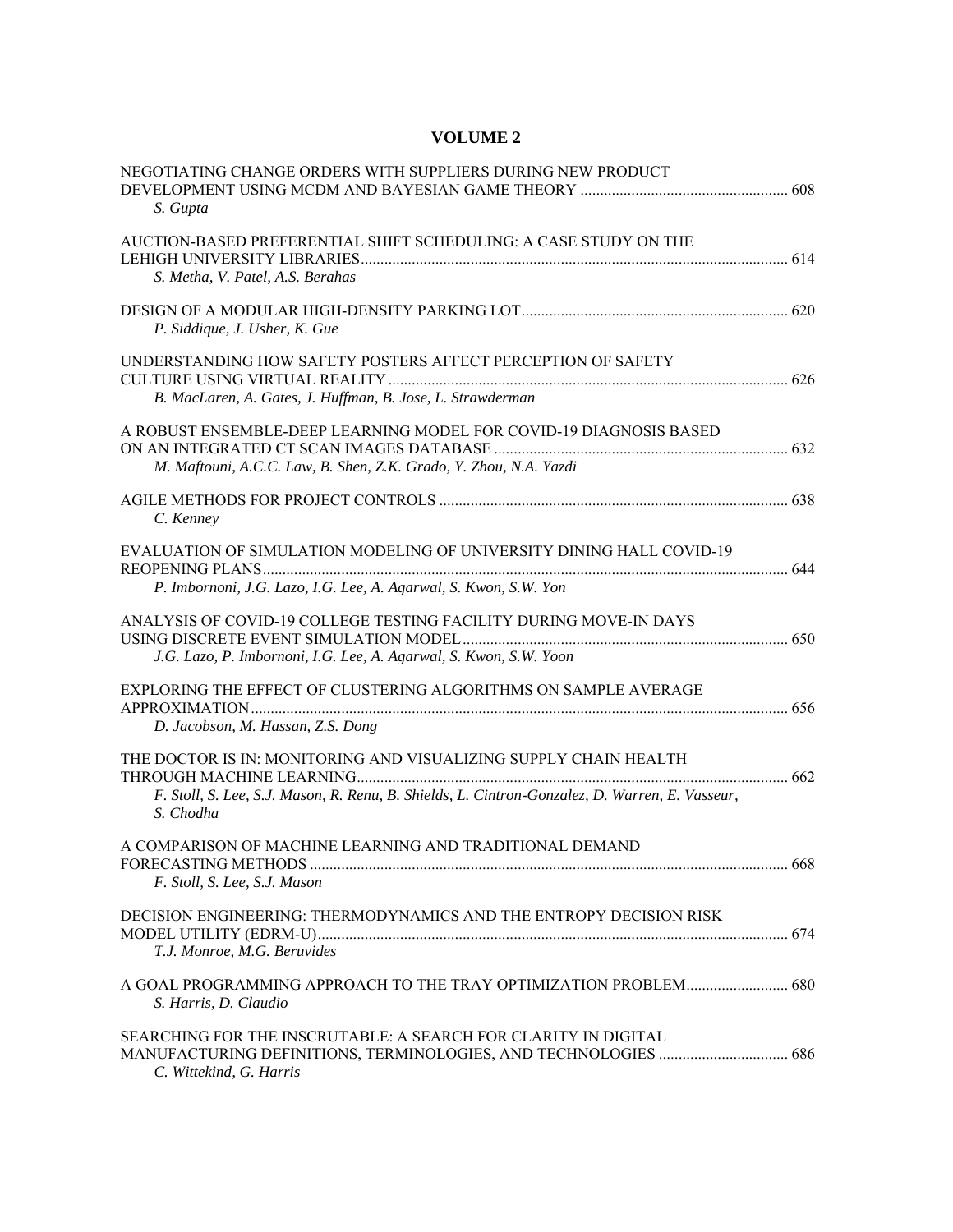| OPEN EDUCATIONAL RESOURCES FOR INDUSTRIAL ENGINEERING<br>B. Boardman                                                                         |  |
|----------------------------------------------------------------------------------------------------------------------------------------------|--|
| POLL WORKER SECURITY: ASSESSMENT AND DESIGN OF USABILITY AND<br>J. Dehlinger, S. Harrison, N.M. Scala                                        |  |
| A STOCHASTIC MODEL TO DETERMINE THE REQUIRED NUMBER OF TRUCKS IN<br>F. Munoz, S. Lee                                                         |  |
| THE ELECTRIC LOCATION ROUTING PROBLEM UNDER AMBIENT TEMPERATURE 710<br>A. Aghalari, D. Salamah, M. Marufuzzaman, C. Marino                   |  |
| PELLET PRODUCTION OPTIMIZATION USING A PARALLELIZED PROGRESSIVE<br>A. Aghalari, B. Aladwan, M. Marufuzzaman, S. Tanger, B. Silva, V.G. Gude  |  |
| ACCESSIBILITY AND AVAILABILITY OF GAS STATIONS FOR LIQUID FUEL SUPPLY<br>B. Kar, O.A. Omitaomu, N. Roberts, J. Brewer, A. Iyengar, R. Hoesly |  |
| X. Pan, B. Montreuil                                                                                                                         |  |
| SIMULATION ANALYSIS OF WAREHOUSES UTILIZING BULK AND RACK STORAGE<br>R.A. Bhisti, M.E. Kuhl                                                  |  |
| RISK-INFORMED PRIORITIZATION OF OPERATIONAL CONDITION ASSESSMENTS 740<br>J.K. Alt, J.P. Richards, G.E. Gallarno, W.H. Brown                  |  |
| PLANNING THE SUPPLY OF EMERGENCY MEDICAL PRODUCTS TO COPE WITH<br>S. Salman, S. Alaswad, R. Hammami, I. Nouira                               |  |
| OPPORTUNITIES RELATED TO MULTIDOSE MANAGEMENT AND ADHERENCE<br>A. Lingam, Y. Wang, S. Kwon, S.W. Yoon                                        |  |
| DEEP-TIER SUPPLY CHAIN TWO STAGE STOCHASTIC RESILIENCE MANAGEMENT:<br>E. Taghizadeh                                                          |  |
| A. Singh, B. Deo                                                                                                                             |  |
| A LOCAL SEARCH ALGORITHM TO COMBINED MAINTENANCE ROUTING<br>E.R. Lopez-Santana, C. Franco                                                    |  |
| REVIEW OF RISK OF EPIDEMIOLOGICAL VECTORS IN PUBLIC HEALTH THROUGH<br>E.R. Lopez-Santana, D. Rodriguez-Garzon                                |  |
|                                                                                                                                              |  |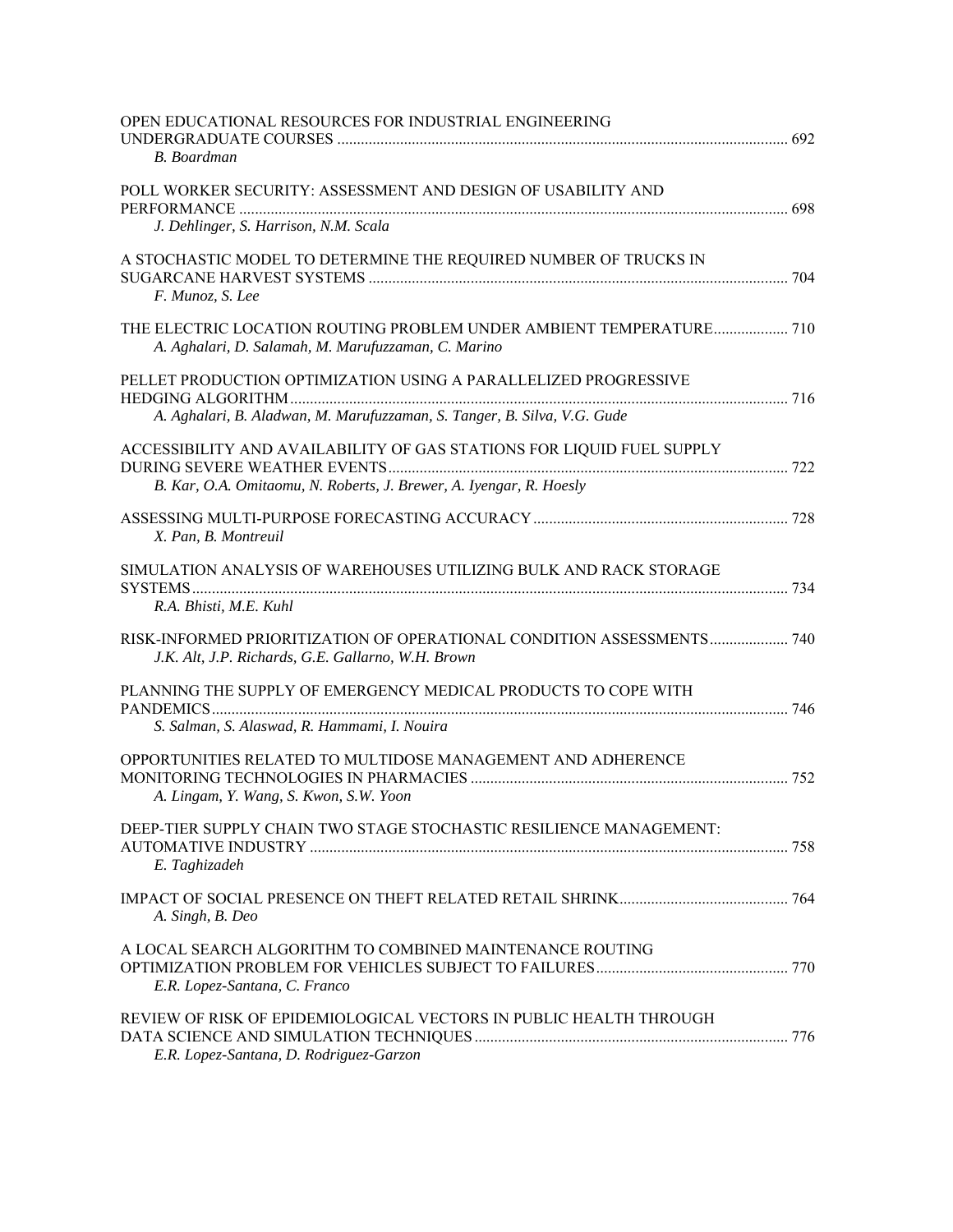| BENEFIT-COST ANALYSIS OF A LOW CAPITAL COST BUS RAPID TRANSIT SYSTEM<br>N. Nehme, N. Ghayad, Z. Massaad                                                                                                                                           |  |
|---------------------------------------------------------------------------------------------------------------------------------------------------------------------------------------------------------------------------------------------------|--|
| DATA-DRIVEN PREDICTION OF DEMAND IN A PANDEMIC FOR CRITICAL<br>J. Yim, B. Montreuil, S. Yang, N. Kim                                                                                                                                              |  |
| SPEECH RECOGNITION IN BACKGROUND NOISE BY A CONVOLUTION NEURAL<br>A. Kabirkopaei, F. Vitor                                                                                                                                                        |  |
| EVALUATION OF 'CROWD-INFORMING' ON PARKING PERFORMANCE AND<br>ENVIRONMENTAL EMISSIONS: AN AGENT-BASED SIMULATION OF AN URBAN<br>M.M. Rahman, M.A. Galvez, Y. Zhou                                                                                 |  |
| NEURAL NETWORK MODEL FOR VEHICLE ROUTING PROBLEM, APPLYING A<br>J.A. Lopez-Rosas, E.N. Escobar-Gomez, S. Velazquez-Trujillo, H.R. Hernandez-de-Leon, C.V.<br>de-Coss-Perez, L.M. Blanco-Gonzalez, E. Chandomi-Castellanos, R.O. Solorzano-de-Leon |  |
| E. Orr, V. Maier-Speredelozzi                                                                                                                                                                                                                     |  |
| A. Groswami, A. Modi, B.K. Sahoo, R. Sewani, R. Singhania, S. Garg, H. Ravichandran, M.K.<br>Tiwari                                                                                                                                               |  |
| N.D.O. Faria, J. Hernandez, M. Cabrera-Rios                                                                                                                                                                                                       |  |
| OPTIMIZATION MODEL FOR STREAMLINING OF BIOMASS PROCESSING SYSTEMS 830<br>D. Liu, S. Eksioglu, M. Roni, F.N. Kucuksayacigil                                                                                                                        |  |
| APPLICATION OF OPTIMAL CUSTOMER SEGMENTATION BASED ON DUAL MACHINE<br>X. Han, J. Xue                                                                                                                                                              |  |
| FLEXIBLE MULTI-CONSTRAINT OPTIMIZER: A NOVEL CREDIT RISK SEGMENTATION<br>X. Han, J. Xue                                                                                                                                                           |  |
| A PRELIMINARY STUDY ON MANUFACTURING SYSTEMS RESILIENCY IN THE<br>A.E. Elhabashy, H. Fors, A. Harfoush                                                                                                                                            |  |
| PREDICTING CORROSION GROWTH PROCESS OF PIPELINE USING ISOTONIC<br>A.A. Algarni, O.P. Yadav                                                                                                                                                        |  |
| SCENARIO GENERATION FOR ASSET RETURNS IN A CROSS-SECTIONAL MOMENTUM                                                                                                                                                                               |  |
| X. Guo, S.M. Ryan                                                                                                                                                                                                                                 |  |
| Q. Lee                                                                                                                                                                                                                                            |  |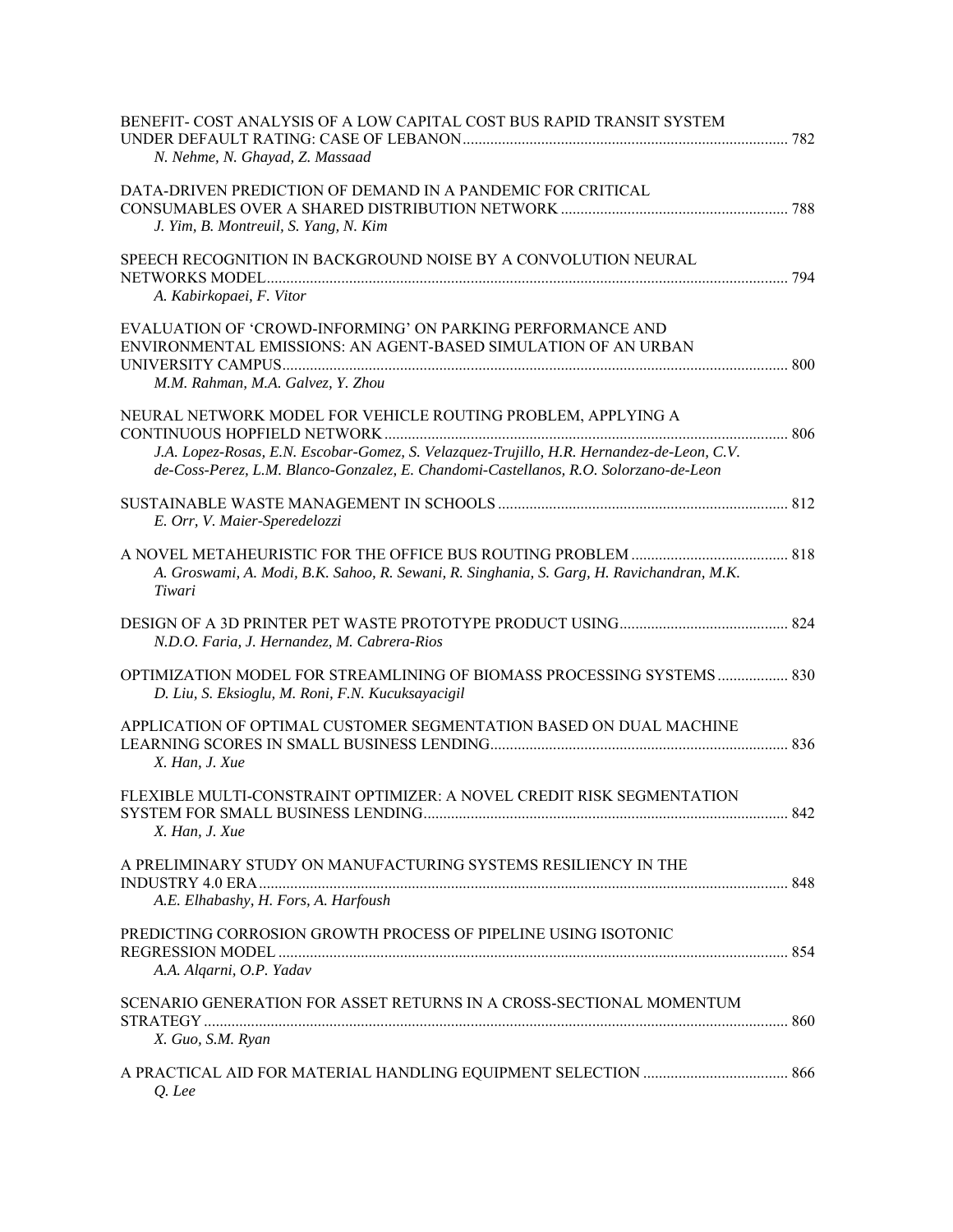| TRANSMISSION AND CAPACITY EXPANSION PLANNING AGAINST RISING<br>J.K. Skolfield, A.R. Escobedo, J. Ramirez-Vergara              |  |
|-------------------------------------------------------------------------------------------------------------------------------|--|
| MAXIMUM-POSTERIOR EVALUATION FOR PARTIALLY OBSERVABLE MULTISTAGE<br>M. Siddig, Y. Song, A. Khademl                            |  |
| A MULTISTAGE STOCHASTIC PROGRAMMING MODEL FOR HURRICANE RELIEF<br>M. Siddig, Y. Song                                          |  |
| MODEL PREDICTIVE CONTROL STRATEGY FOR PRODUCTION CONTROL IN A<br>J. Imseitif, N. Nezamoddini                                  |  |
| N.L. Gawas, R. Shengale, C.M. Greene                                                                                          |  |
| A. Dey, N. Yodo                                                                                                               |  |
| ROBUST RESPONSE SURFACE OPTIMIZATION UNDER MODEL PARAMETER<br>A. Dey, N. Yodo                                                 |  |
| A MULTIDISCIPLINARY TEAM FORMATION PROBLEM FOR PROJECTS IN THE<br>G. Asatourian, K. Maramot, D.M. Reyes, J. Seif              |  |
| BLOCKCHAIN AND ARTIFICIAL INTELLIGENCE ENABLED AUTONOMOUS SMART<br>M. Hasan, T. Mullick                                       |  |
| AN INTEGRATED MAINTENANCE AND PRODUCTION PLANNING OPTIMIZATION<br>S.S. Rabbanian, G.M. Knapp                                  |  |
| A DEEP REINFORCEMENT LEARNING APPROACH FOR MAINTENANCE PLANNING  932<br>S.S. Rabbanian, M. Nemati, G.M. Knapp                 |  |
| LINKAGE, INNOVATION, AND TECHNOLOGY TRANSFER CAPACITIES IN<br>R. Canul, P. Murillo, A.M. Canto                                |  |
| A DECISION SUPPORT TOOL FOR CALCULATING WASTE COLLECTION NEEDS  944<br>Z. Kassem, V.S. Gudivada, A.R. Escobedo, W.F. Campbell |  |
| A. Preciado, S. Jaworski, L. Ta, J. Seif                                                                                      |  |
| DYNAMIC TIME-BASED PARCEL CONSOLIDATION AND CONTAINER LOADING IN<br>N. Grover, B. Montreuil                                   |  |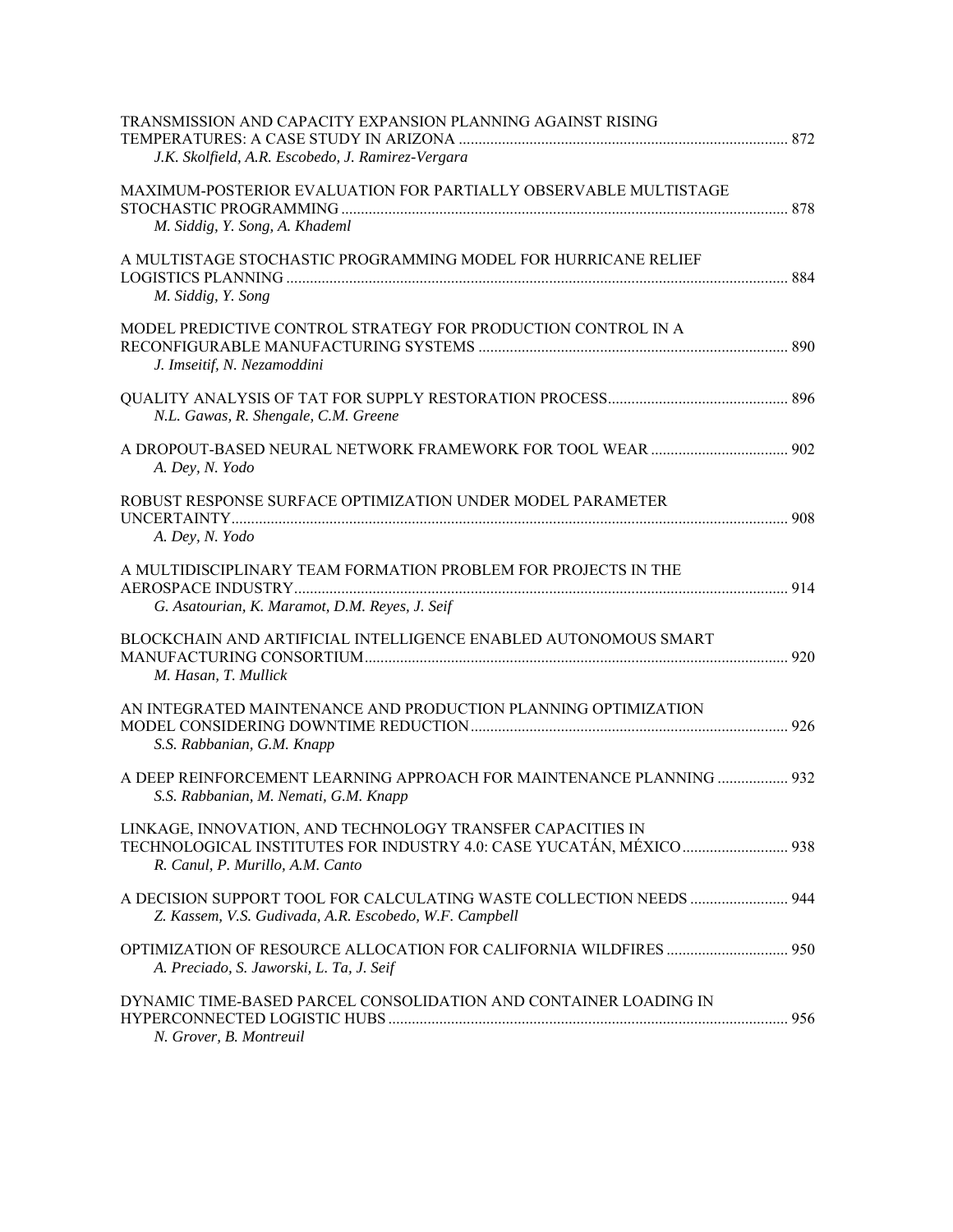| BRAIN-TO-BRAIN INTERFACES: TOWARDS ADVANCING HUMAN COMMUNICATION<br>Z. Traylor, C.S. Nam                                                                          |  |
|-------------------------------------------------------------------------------------------------------------------------------------------------------------------|--|
| CORRELATED TRAFFIC DATA PREDICTION TOWARDS ROBUST TRAFFIC<br>T. Afrin, N. Yodo                                                                                    |  |
| AN INVESTIGATION OF RESILIENCE IN MANUAL DRIVING AND AUTOMATIC<br>R. Zhao, Y. Liu, Y. Li, B. Tokgoz                                                               |  |
| A BAYESIAN NETWORK-BASED PROBABILISTIC ESTIMATION OF TRAFFIC<br>T. Afrin, N. Yodo                                                                                 |  |
| AN INVESTIGATION OF THE IMPACT OF AUTONOMOUS DRIVING ON DRIVING<br>Y. Liu, R. Zhao, T. Li, Y. Li                                                                  |  |
| THE RELATIONSHIP BETWEEN SMARTPHONE USE AND MUSCULOSKELETAL<br>SYMPTOMS AMONG UNIVERSITY STUDENTS UNDER THE INFLUENCE OF COVID-19 992<br>R. Zhao, Y. Li, B. Craig |  |
| A FUZZY ROBUST DESIGN OPTIMIZATION MODEL WITH CONTROLLABLE DESIGN<br>A. Ozdemir, M. Turkoz, S. Kim                                                                |  |
| A SCENARIO-BASED OPTIMIZATION APPROACH FOR ELECTRIC GRID SUBSTATION<br>A. Shukla, J. Hasenbein, E. Kutanoglu                                                      |  |
| A PROBABILISTIC APPROACH TO MODELING POWER NETWORK COMPONENT<br>H. Anand, M. Darayi                                                                               |  |
| X. Hernandez-Cruz, G. Neal, G. Runger, J.R. Villalobos                                                                                                            |  |
| INTELLIGENT TUTOR ASSISTANT: PREDICTING CONFUSION FROM PUPILLOMETRY<br>D. Schechter, H. Patel, K. Aiyar, J. Vasquez                                               |  |
| LASSO BASED CAUSAL VARIABLE SELECTION ADDRESSING TIME-VARYING<br>A.A. Farahani, A. Viswanatha, V.C.P. Chen, J.M. Rosenberger                                      |  |
| C.H. Mowrey, J.K. Beagle, S. Gune, S. Hirpara, P.J. Parikh                                                                                                        |  |
| SPATIAL ANALYSIS USING INTERACTIVE HEAT MAPS FOR OPTIMIZING THE<br>S. Gurrala, Y. Wang, M. Khasawneh, H. Nguyen                                                   |  |
| INVESTIGATING TRAFFIC CRASHES INVOLVING AUTONOMOUS VEHICLES  1046<br>J. Torres, Y. Li, J. Zhang                                                                   |  |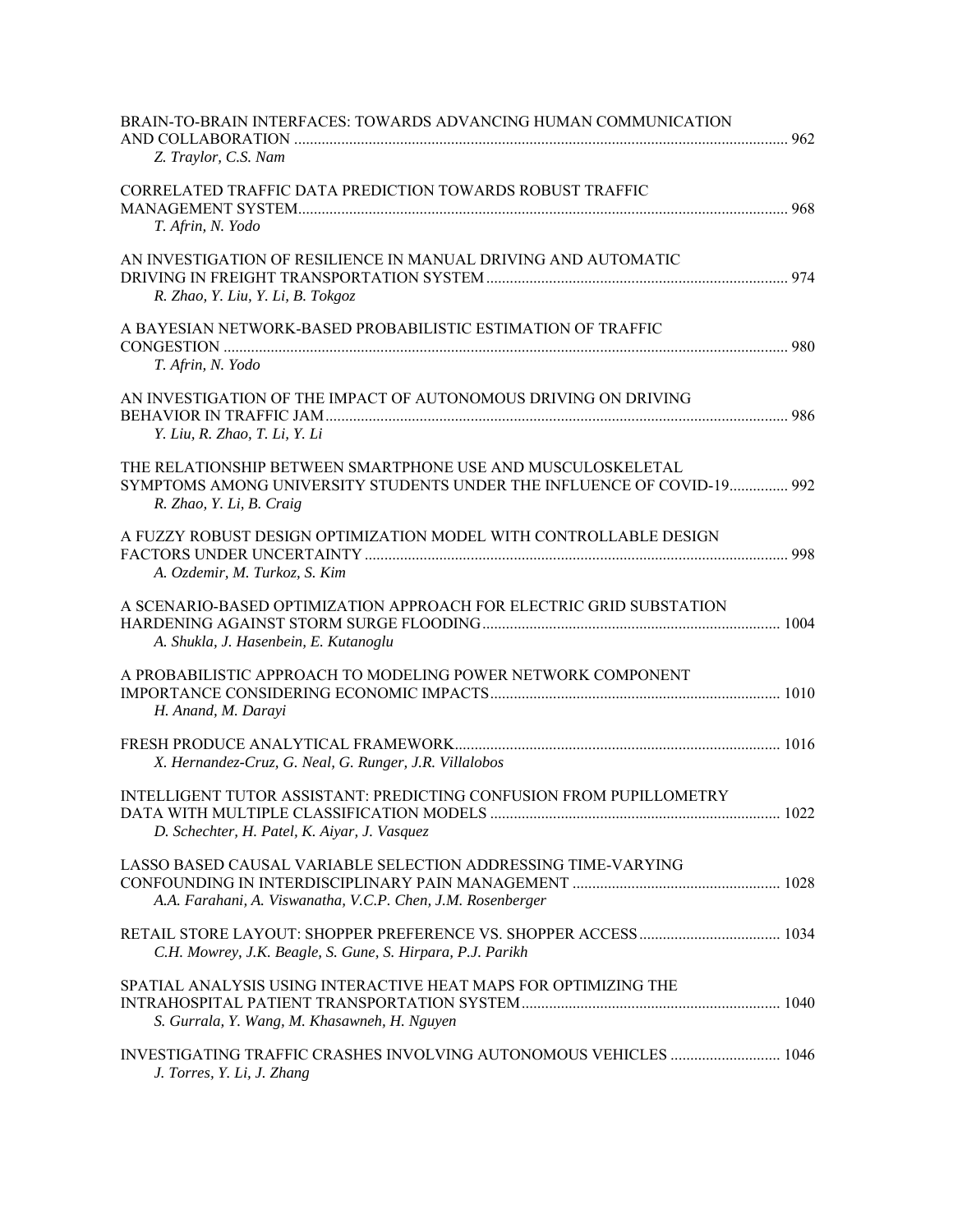| MISSION SCHEDULING MAXIMIZATION SUBJECT TO AIRCRAFT SYSTEM<br>J. Thompson, E. Hilario, J. Seif                                                                                    |  |
|-----------------------------------------------------------------------------------------------------------------------------------------------------------------------------------|--|
| APPLICATION OF THE TAGUCHI DESIGN METHOD TO ANALYZE THE PRODUCTION<br>A.S. Riveros-Gonzales, L. Bedoya-Valencia, Y. Correa-Martinez, R. Farrer                                    |  |
| LEARNING CURVES AND THE ORGANIC EVOLUTION OF WORKCELLS-<br>Q. Lee                                                                                                                 |  |
| A STOCHASTIC MIXED INTEGER LINEAR PROGRAMMING APPROACH TO SKILL-<br>S. Khlalafallah, G. Egilmez                                                                                   |  |
| M. Arrieta-Prieto, K.R. Schell                                                                                                                                                    |  |
| ENABLING SCIENTIFIC ASSESSMENT OF LARGE SCALE HYPERCONNECTED URBAN<br>M. Campos, B. Montreuil, L. McGinnis, S. Kaboudvand, S. Kwon, Z.B. Bidoni, L. Faugere, S.<br><b>Buckley</b> |  |
| AN INNOVATION CASE STUDY: A PROCESS, PRACTICE AND LEARNING<br>PERSPECTIVE FROM A LARGE HOSPITALITY AND ENTERTAINMENT BUSINESS  1088<br>B.G. Miller, I. Garibay, R. Hoekstra       |  |
| ENABLING SCIENTIFIC ASSESSMENT OF LARGE SCALE HYPERCONNECTED URBAN<br>S. Khlalafallah, M. Campos, B. Montreuil                                                                    |  |
| DETERMINING COORDINATES FOR IMPLEMENTING VEHICLE ROUTING<br>M. Tilashalski, K. Ellis                                                                                              |  |
| S. Azadiamin, D.T. Masel                                                                                                                                                          |  |
| TECHNOLOGY ACCEPTANCE FOR PARTIALLY AUTOMATED VEHICLES IN THE<br>S. Bujanov, V. Maier-Speredelozzi                                                                                |  |
| ENABLING SCIENTIFIC ASSESSMENT OF LARGE SCALE HYPERCONNECTED URBAN<br>PARCEL LOGISTICS: SCENARIO-BASED DEMAND AND CUSTOMER BEHAVIOR<br>Z.B. Bidoni, B. Montreuil                  |  |
| REDEFINING A CAMPUS TOUR EXPERIENCE BY INCORPORATING IMMERSIVE<br>N.D.O. Faria, C. Nadri, W. Brown, J. Leeds, R. Patrick, J.L. Gabbard                                            |  |
| A STUDY OF STUDENT KNOWLEDGE AND PARTICIPATION IN ENTREPRENEURSHIP<br>Y. Rivera, G.G. Rodriguez, K.N. Espada, L.A. Medina, A. Garcia, M. De Hoyos                                 |  |